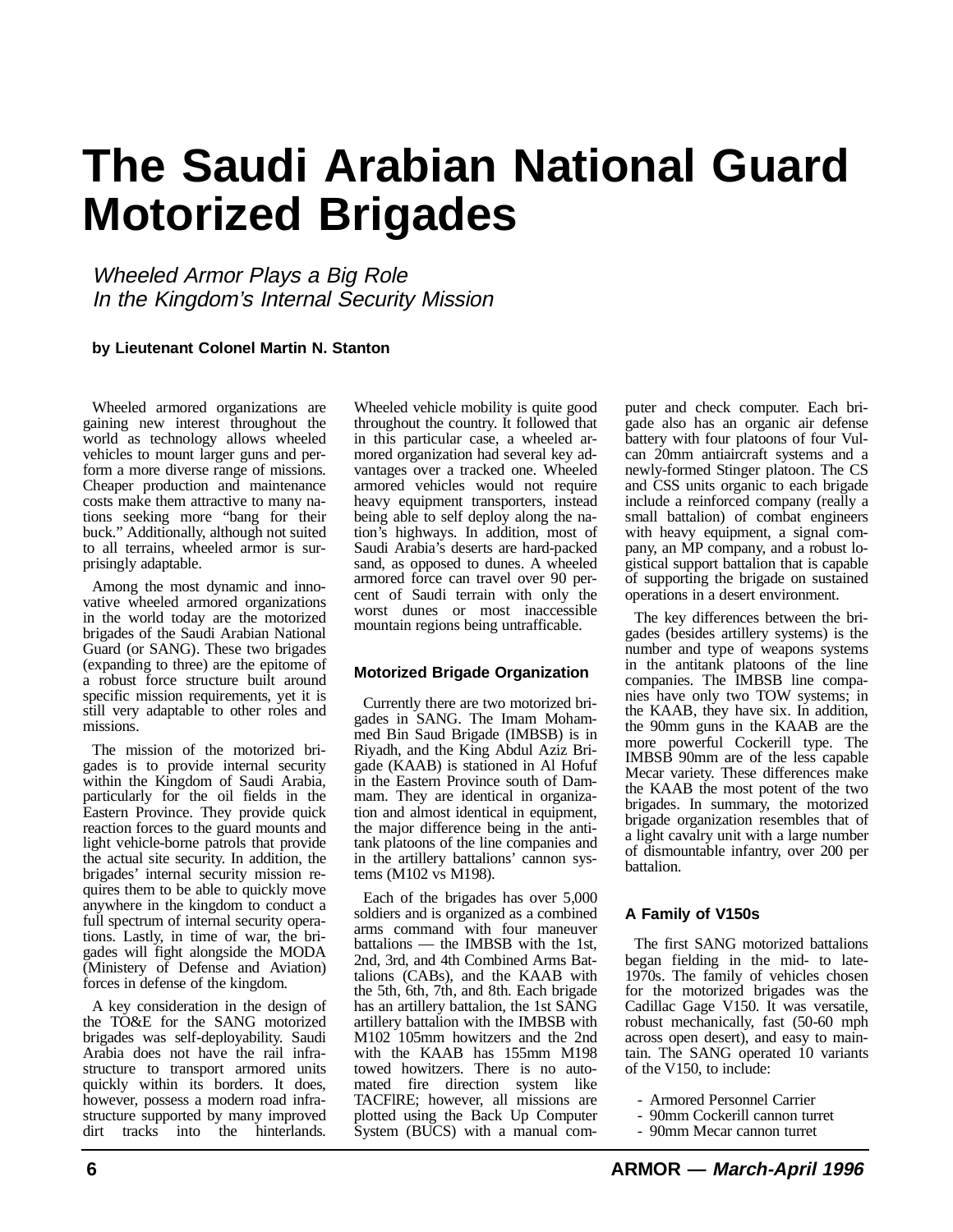$\mathbf{H}$ FSB FA Bn. HO CO. Support Bn. **Motorized Bns ADA Signal Engineer Fig. 1. Saudi Arabian National Guard Motorized Brigade**



ized brigades are more than adequate to strip off an enemy's screening or reconnaissance elements, halt an advance guard, and force an enemy to deploy main body elements from march to battle formations. The speed of the V150s would then allow the SANG elements to conduct a quick withdrawal to the next delay position. Additionally, in favorable circumstances (i.e., augmented

with tanks), the brigades could also conduct conventional attack and defend missions.

## **Active Employment**

During the Gulf War, the KAAB was the first coalition unit to confront the Iraqis on the southern Kuwaiti border.

- 20mm Oerlikon cannon turret
- Dual Machine Gun Turret (.50 cal/7.62)
- TOW 1 (pedestal version)
- 81mm Mortar
- Vulcan Air Defense system
- Recovery
- Command
- Ambulance

With the exception of the turreted systems, the TOW vehicle and the ambulance, all of the V150s carry an M2 .50 cal MG. The Saudi rifle squads carry FN/FAL rifles and FN 7.62 MGs. For antitank weapons, they have Carl Gustavs and later added Armor Piercing Infantry Light Arm Systems (APILAS). Radios were British RA-CAL, both HF and FM (which caused many interoperability problems with U.S. forces during the Gulf War.)

## **Tactical Employment Concept**

The motorized brigades are capable of performing many of the Mission Essential Task List (METL) tasks of an armored cavalry regiment. The basic METL of the SANG motorized brigades includes the following tasks:

- Screen
- Delay
- Attack
- Defend

It was recognized that the brigades did not have the armor or firepower to stand head-to-head with armor units (i.e., perform "No penetration" guard missions). However, at the same time it was felt that the speed and mobility of the organization, along with its TOW and light cannon systems, would make it valuable in a cavalry role. The brigades could screen an extremely wide sector due to the large number of vehicles and the four battalion organization. Employed correctly, the SANG motor-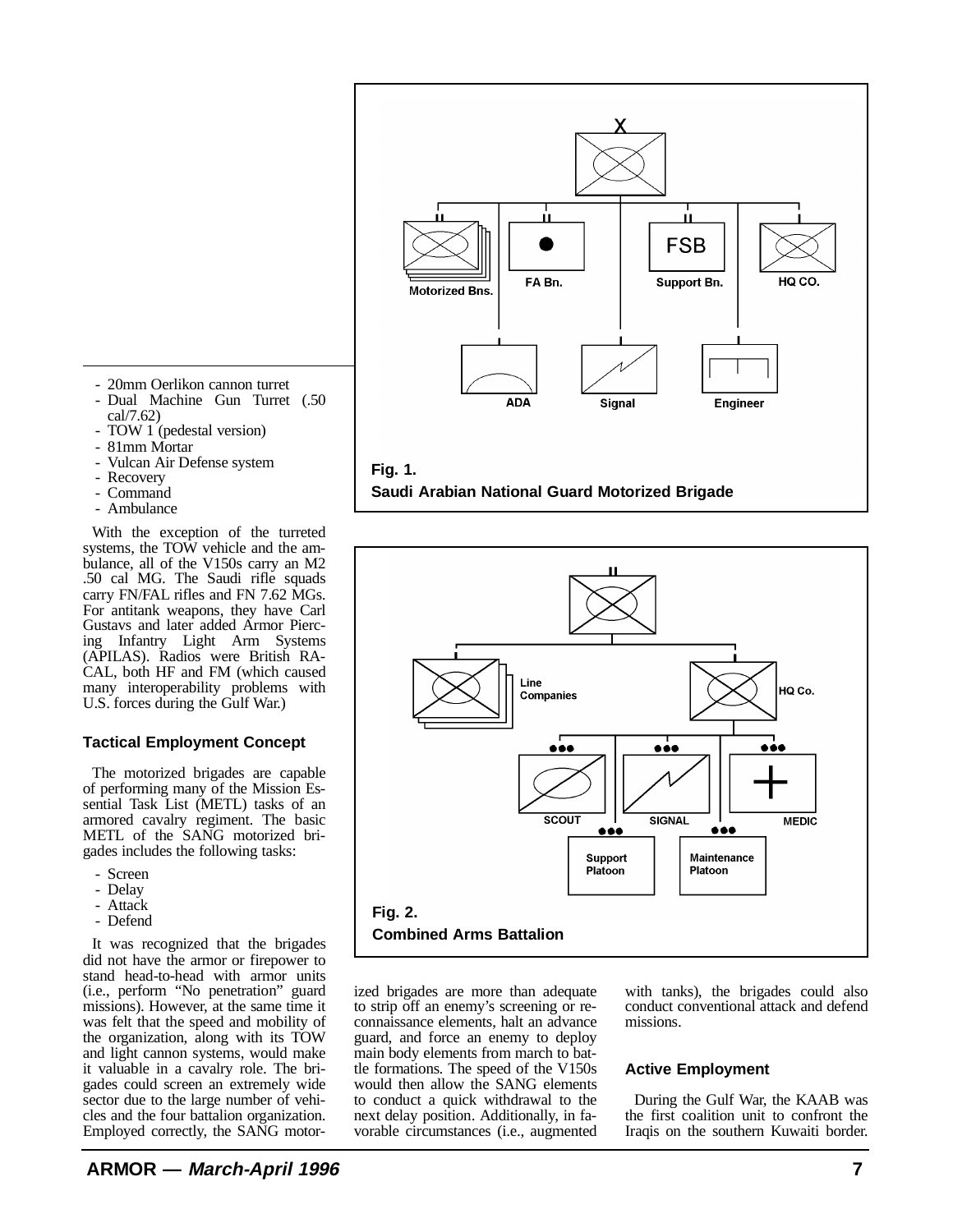

Receiving the deployment order on 4 August, the KAAB closed the border and took up screening positions on 6-7 August. For over two weeks, the KAAB was the only element screening between the Iraqis and the coalition units building up to the south. The IMBSB was held in reserve at Riyadh for the duration of the war.

The KAAB's baptism of fire came in the battle for Khafji from 29 Jan-1 Feb 1991. During this time frame, a series of battles took place from the point where the heel of Kuwait turns north, to Khafji on the Arabian Gulf (see Map 1). While the U.S. Marines correctly receive the credit for stopping two of the Iraqi thrusts into Saudi Arabia, the actual battle of Khafji itself was almost entirely an Arab battle.

The Iraqi attack on Khafji began on the late evening of the 29th of January when an (estimated) brigade-sized element of Iraqis crossed the border north of Khafji. The Iraqi forces that attacked and occupied Khafji were from the 5th Mechanized Infantry Division, a formation that had been in reserve behind the Iraqi forward defensive belts. The division passed through the defensive belts and split into two columns, one moving towards Wafra, the other headed due south for Khafji. By 0130 on the 30th, observation posts north of Khafji reported they were under enemy attack and began to withdraw. By 0300, Khafji was in Iraqi hands. But unknown to the Iraqis, two USMC reconnaissance teams had gone to ground in

the town and were reporting on Iraqi movements.

At approximately 1500 on the 30th of January, the KAAB was given the order from the Eastern Division to detach a battalion and contain the enemy in Khafji. At 1600, the 7th CAB was given the mission. For the purposes of this attack, two Qatari tank companies with French AMX-30s were attached to the battalion. The battalion commander

(LTC Matar) was given little intelligence and no time to conduct any reconnaissance. The battalion moved out shortly after 1700 and was accompanied by the U.S. battalion advisor, LTC Taylor, and his assistant, MSG Middleton.

When the 7th Battalion reached the gas station three kilometers south of Khafji, they encountered elements of the 3-3 Marines (see Map 2). At about this time, the 7th Battalion had its mission changed by the Eastern Division from screening south of the town to retaking Khafji.

The scheme of maneuver developed by LTC Matar involved attack along the road with two companies abreast with a third in reserve. The lead companies would be accompanied by the Qatari armor. The scheme of maneuver was drawn up with only very rudimentary knowledge of the positions and strength of the enemy. In spite of the reporting by the Marine observer teams, there was still considerable confusion as to the Iraqi strength in the town. At this point, most of the Coalition forces were still under the impression that the Iraqis in Khafji were only in reinforced company or battalion mi-

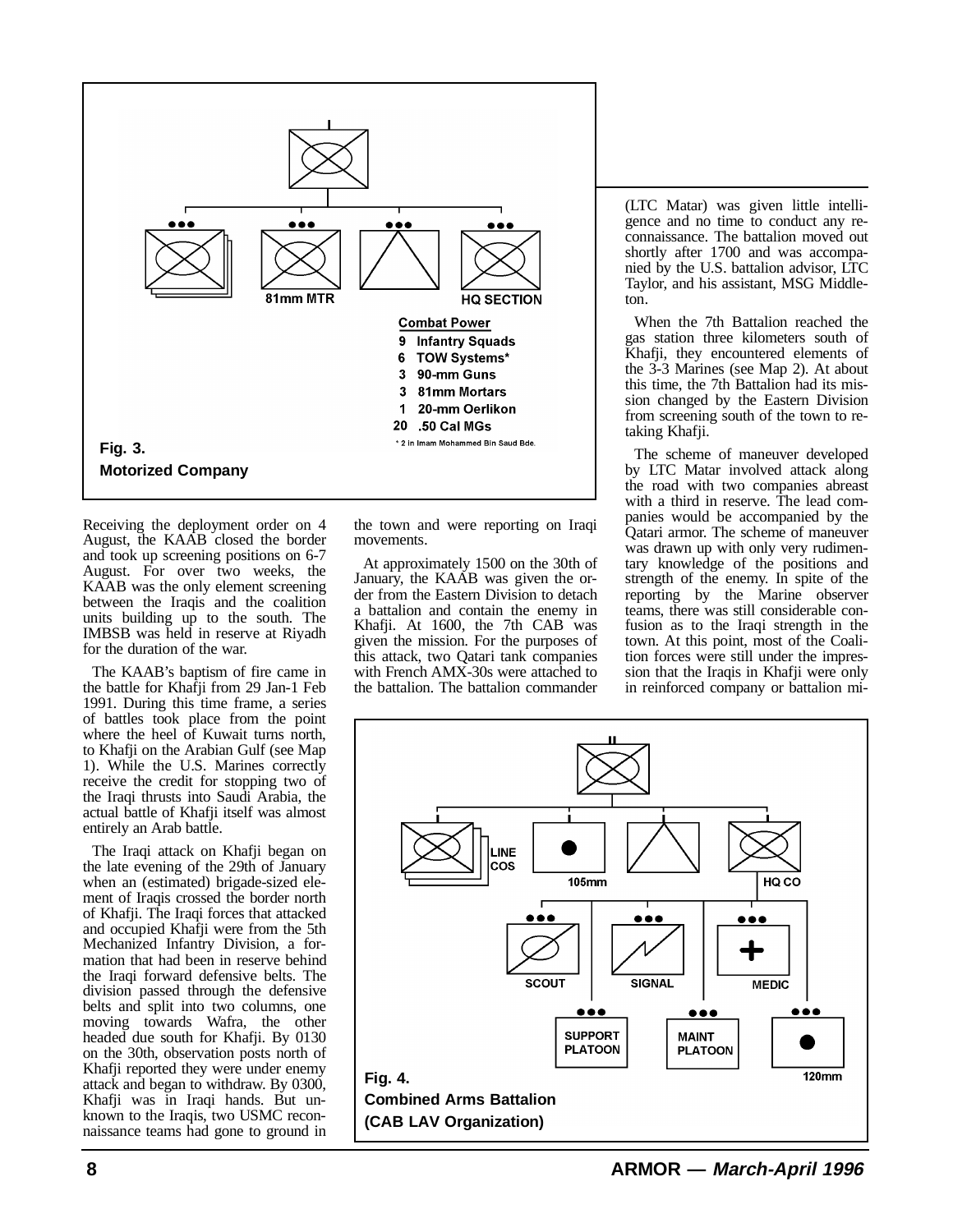

nus strength. As it turned out, elements

of three Iraqi battalions reached the

town.

Prior to the attack on Khafji, further delays were experienced trying to clear prep fires with the supporting USMC artillery. At 2300, the battalion began moving forward towards Khafji from its positions south of the town.

As they advanced towards Khafji, the 7th Battalion was met by intense direct fire from the town. LTC Taylor, a veteran of infantry combat in Vietnam described the volume of enemy fire as "flabbergasting." The initial Saudi attack was halted outside of Khafji with the National Guard companies and attached Qatari tanks exchanging fire with the Iraqis for over two hours. Finally at 0320, the 7th CAB commander ordered a withdrawal to behind the National Guard barracks compound adjacent to Khafji, temporarily breaking direct fire contact with the enemy, although intermittent tracer fire could still be seen coming from Khafji.

After the initial setback, the Brigade ordered 6th and 8th CAB each to cross-attach one company to the 7th CAB and ordered the 7th CAB to attack again at 0730. The 7th CAB attack was to be coordinated with an attack by the 5th CAB and a MODA tank battalion that would take place to the northwest of the town. It was decided that the 7th CAB would attack the southeastern part of Khafji with three companies, keeping the two attached companies in reserve. The MODA forces were to take the southwestern part of Khafji. From there, the Saudis would work their way south to north to secure the town.

By 0830, the attack had commenced with 7th CAB driving into the southeast portion of town, meeting heavy but largely inaccurate fire. Most of the Saudi fatalities that occurred in this attack were from two catastrophically destroyed V150s. The 7th CAB commander committed his reserve of two attached companies to attack along the

southwestern part of town. The battalion made good progress and knocked out numerous Iraqi vehicles in the streets of Khafji. At 1000, the remainder of the 8th CAB under LTC Hamud was ordered by brigade to begin moving immediately to Khafji, along with several attached antitank platoons from the 6th CAB. Meanwhile, at 1000, the 5th CAB under LTC Naif had moved to engage and destroy an Iraqi company along the main road north of Khafji, knocking out 13 tanks and APCs and capturing six more, along with 116 prisoners, for the loss of two KIA and five WIA. After destroying all of the Iraqi forces in view and securing their prisoners, the 5th CAB withdrew about four kilometers to positions to the northwest of the SANG compound. This withdrawal was perhaps the most serious tactical error on the part of the SANG during the battle because the road from Khafji was vulnerable to being cut. Had the 5th CAB moved astride the road in a blocking position, they could have cut off all of the Iraqis in Khafji. Because of this failure, a few Iraqi vehicles managed to escape, although more could have taken advantage of this failure to block the road than did.

The attack in the town continued with the attached company of the 8th CAB making contact with and relieving the Marine observer teams at 1200. The remainder of the 8th CAB reached Khafji around 1330, linked up with the 7th CAB, and took over the northeast sector of the town. The attack continued with the two SANG battalions clearing most of the southern portion of the town. Around 1830 (dusk), the attack was discontinued with 7th CAB withdrawing to the SANG compound to rearm and the 8th CAB remaining in place within the town.

At this point, Iraqi remnants — approximately two companies and 20 AFVs — were still in the northeast part of the town. However, no attempt was made by the Iraqis to break out the night of the 31st, in spite of the fact that the road was not blocked.

The next morning (1 Feb), the attack was resumed at 0730 with the 7th and 8th CABs (+) attacking abreast, initially with the 8th CAB, then shifting south to clear the southern half of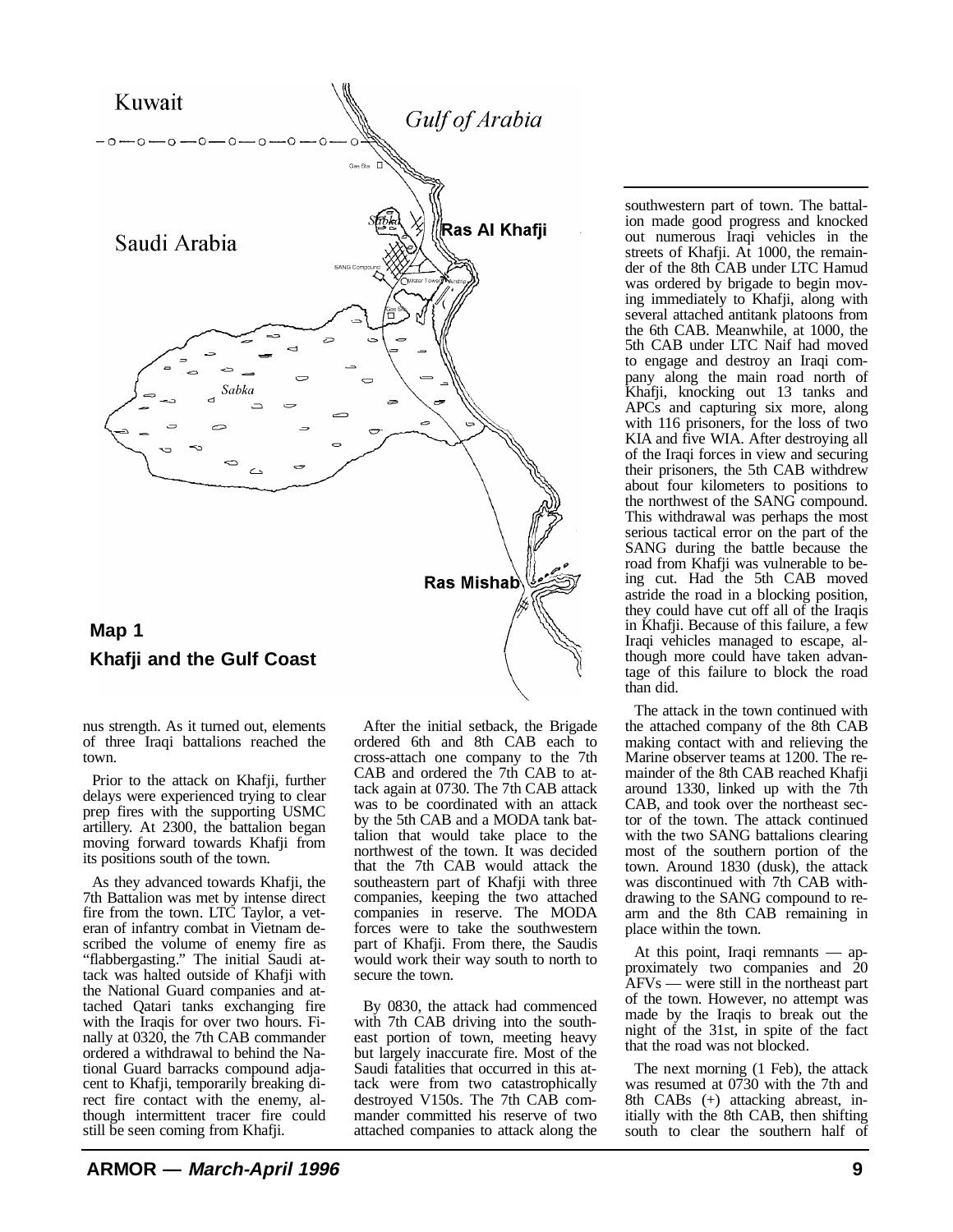Khafji. The 7th CAB advanced to the north to eliminate pockets of Iraqi resistance in northern Khafji and near the water desalinization plant. Iraqi resistance was sporadic, with most Iraqi soldiers surrendering upon being engaged. All remaining Iraqi armored vehicles in the town were destroyed or captured and the few remaining Iraqi soldiers who were not taken prisoner became fugitives among Khafji's deserted buildings. Meanwhile, the 5th CAB and MODA forces moved to the north and west of the town but never actually succeeded in cutting the road. Several Iraqi vehicles attempting to escape were destroyed either by Saudi TOWs or USMC attack helos. Later in the afternoon, the 7th CAB shifted to the west and the 8th CAB moved north abreast of the 7th to occupy positions forward of the desalinization plant. By 1500, the battle for Khafji was over, and the Saudis were consolidating to the north of the town.

The coalition casualties consisted of seven V150s of various types and two Qatari AMX-30s (which were subsequently recovered). Most of the V150s were knocked out by RPG-7 fire in the close-range fighting inside the town of Khafji, although one of the two that was a catastrophic kill was hit by a 100mm main gun round from a T-55. Two of the destroyed V150s were catastrophic kills with 100 percent crew casualties. The others were abandoned by their crews after being disabled. Some of these were burned out after being abandoned. A few Saudi vehicles were hit by 12.7mm MG fire, but none were disabled. Saudi forces suffered 18 dead and 50 wounded in the battle with most of the dead coming from the two killed V150s.

Iraqi casualties were much heavier, the author personally having counted 81 burned out hulks in and around Khafji. Most of these vehicles were Chinese Type 63 APCs or T-55/59 tanks. Some of the tanks had Iraqimanufactured add-on armor. In addition there was one MTLB and a pair of SP 122s, as well as a half dozen softskinned wheeled vehicles among the enemy wrecks. A dozen of the type 63 APCs were taken intact. The enemy lost approximately 60 dead and  $400(+)$ prisoners. The most effective direct fire antiarmor weapons against the Iraqi ar-



mor were TOW 1 missiles and 90mm Cockerill guns of the Saudi V150s and the 105mm guns of the Qatari AMX-30s. By far the most Iraqi armored vehicle kills were to air and ground launched TOW missiles, although surprisingly, several T-55s had to be re-engaged several times before they were completely destroyed. The TOW was effective in all cases against the Type 63 APC, with numerous spectacular catastrophic kills (several of which had roadwheels flung over 100 feet into the air). The 105mm of the Qatari tanks was successful against all armor encountered. No evidence of 90mm Cockerill hits on Iraqi T-55s could be found but the Cockerill gun was effective against the Chinese Type 63 APC with several catastrophic kills and numerous penetrations. In addition, some of the Type 63 APCs were knocked out by shoulder-fired Carl Gustavs (most after they had been abandoned). Most Iraqi vehicles in the town evidenced numerous .50 cal MG strikes, but there was no way of determining if the damage had any impact on the cause of the vehicles' demise. The Iraqi armor at Khafji was also engaged effectively by USMC AH1s and high performance aircraft (USAF, USMC) as well as 155mm field artillery.

The SANG motorized brigade organization had proven that it could persevere in a stand-up fight with armored opponents. The cross-attachment of Qatari tanks and the massive expenditure of TOW missiles, as well as all other classes of munitions, literally smothered the Iraqi forces with fire. Significantly, much of the fighting was at close quarters within the town itself, where supporting arms did not play as critical a role. The Saudis commented